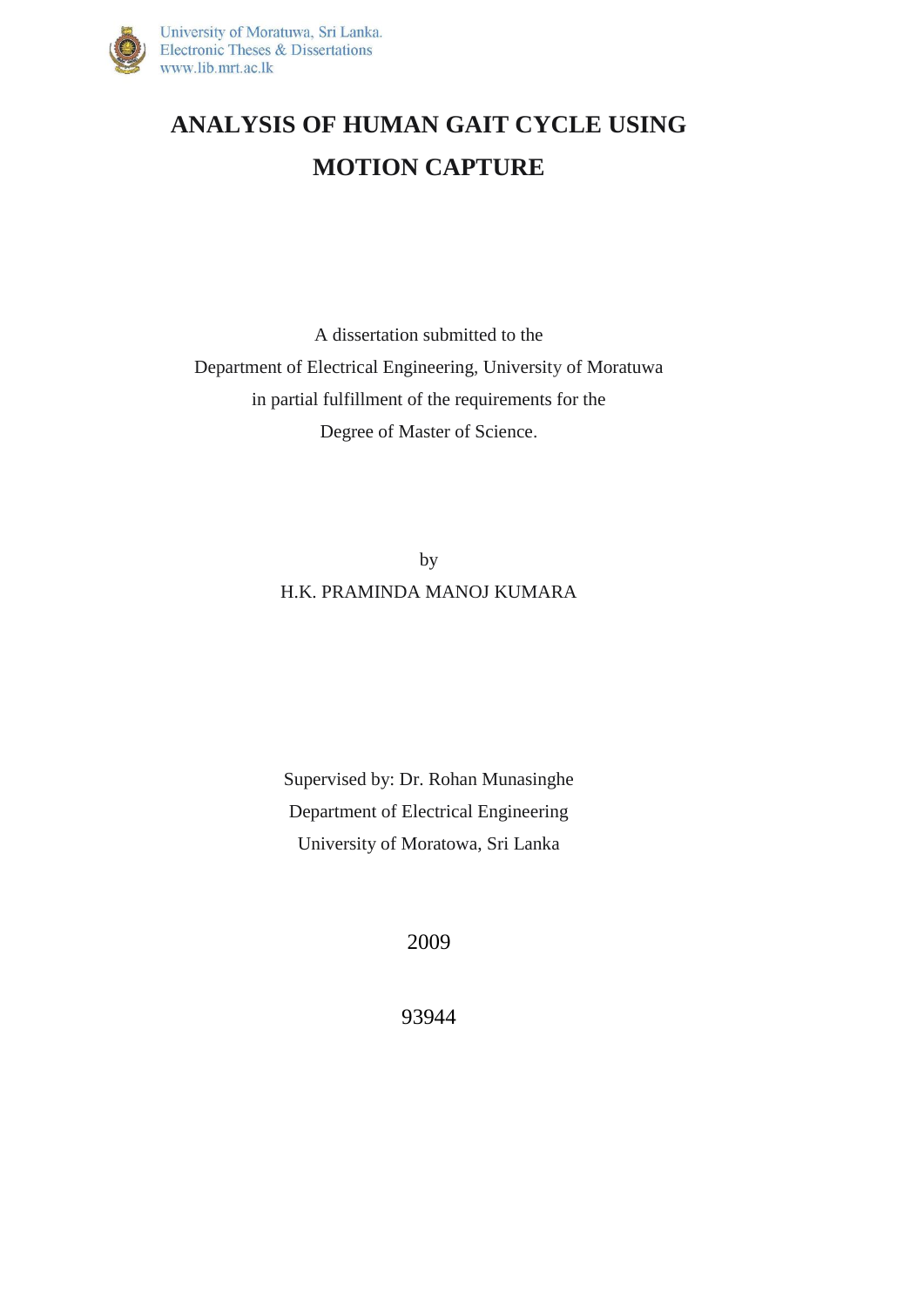

## Abstract

Bio mechanics is the study of body movements in order to design and produce ideal prosthesis. Biomechanical gait analysis is used widely as an objective tool to evaluate the walking capability of patient before and after various sorts of treatments (e.g. surgery or rehabilitation), design of locomotive apparatus etc. It is therefore important to know the test-retest reliability of each gait analysis, pattern of gait cycle with respect to time and rate of change of angular movements of each joint with respect to the given world reference frame.

Irrespective of different expensive and sophisticated system are available such as VICON system, Ariel Performance Analysis System (APAS), we have built the low cost camera calibration system with the elementary stereo geometry in canonical configuration method to gait analysis process in a sagittal plane. The makers' base motion capture methodology was used to analyze the gait cycle with two different speeds.

Finally, all the results have taken through the process feed for the graphical illustration of the gait cycle against to time function and hence rate of change of extension and flexion movements, joints accelerations and jerks values during the gait cycle was calculated.

Two different speeds have shown that significant change of joint angles and joint velocities in each leg joint. More importantly jerk values which are generating in leg joints shown these differences sharply.

In knee and toe joints the generated jerk patterns have shown more noises and which mean that the knee and toe joints are more vulnerable joints during the normal gait of human being.